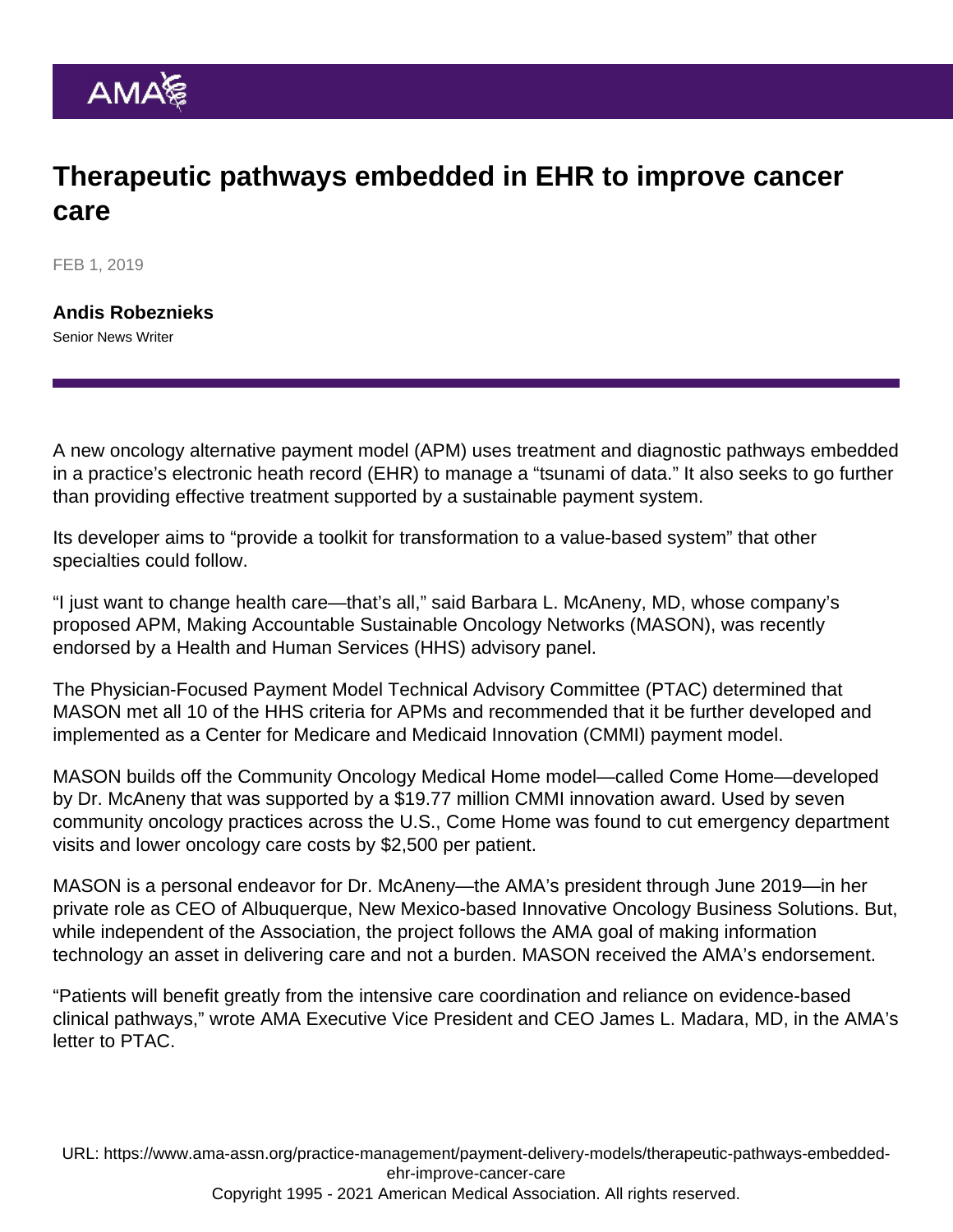The proposal also received letters of support from the American Society of Clinical Oncology and the National Committee for Quality Assurance.

## Managing "tsunami of data"

MASON uses diagnostic and treatment pathways embedded in the EHR system. It also uses both clinical and claims data to create oncology payment categories to set accurate and transparent cost targets based on factors that physicians can control.

Claims data will be used to identify cost variations for similar patients, while clinical data will be used to explain those variations, Dr. McAneny said. This could lead to further subclassifying of patients or identifying peripheral causes for differing costs.

The idea is to take a multitude of data from a variety of sources from which useful comparisons can be made on the toxicity, outcomes and costs of different treatment regimens. An eventual goal is to develop a predictive model to implement data-driven bundled oncology payments.

"Pathways, created by physicians and based on National Cancer Care Network guidelines, provide trusted decision support to manage the tsunami of data as genomics and socioeconomic factors are incorporated into treatment decisions," the proposal for MASON submitted to PTAC stated.

"Oncology is the perfect place to start this," said Dr. McAneny. "Pathways are essential for the future of oncology and are a useful tool for any specialty that uses new biological agents."

Oncology is a specialty taking a lead role in genomic-based therapies, she added. So, decision support is necessary because "no one can remember all the genes that have alphabet-soup names."

An 80 percent target has been set for pathway compliance. Total compliance is not desired, Dr. McAneny explained, because patients are different and they have different preferences.

"The pathways can be modified, so this is not 'cookbook medicine,'" she added.

This aspect helped meet the HHS criterion for flexibility.

## Working around EHR shortcomings

There are significant IT challenges ahead, however. For one, EHRs are typically not designed for pathways and require a "workaround" to get them embedded, Dr. McAneny said.

URL: [https://www.ama-assn.org/practice-management/payment-delivery-models/therapeutic-pathways-embedded](https://www.ama-assn.org/practice-management/payment-delivery-models/therapeutic-pathways-embedded-ehr-improve-cancer-care)[ehr-improve-cancer-care](https://www.ama-assn.org/practice-management/payment-delivery-models/therapeutic-pathways-embedded-ehr-improve-cancer-care)